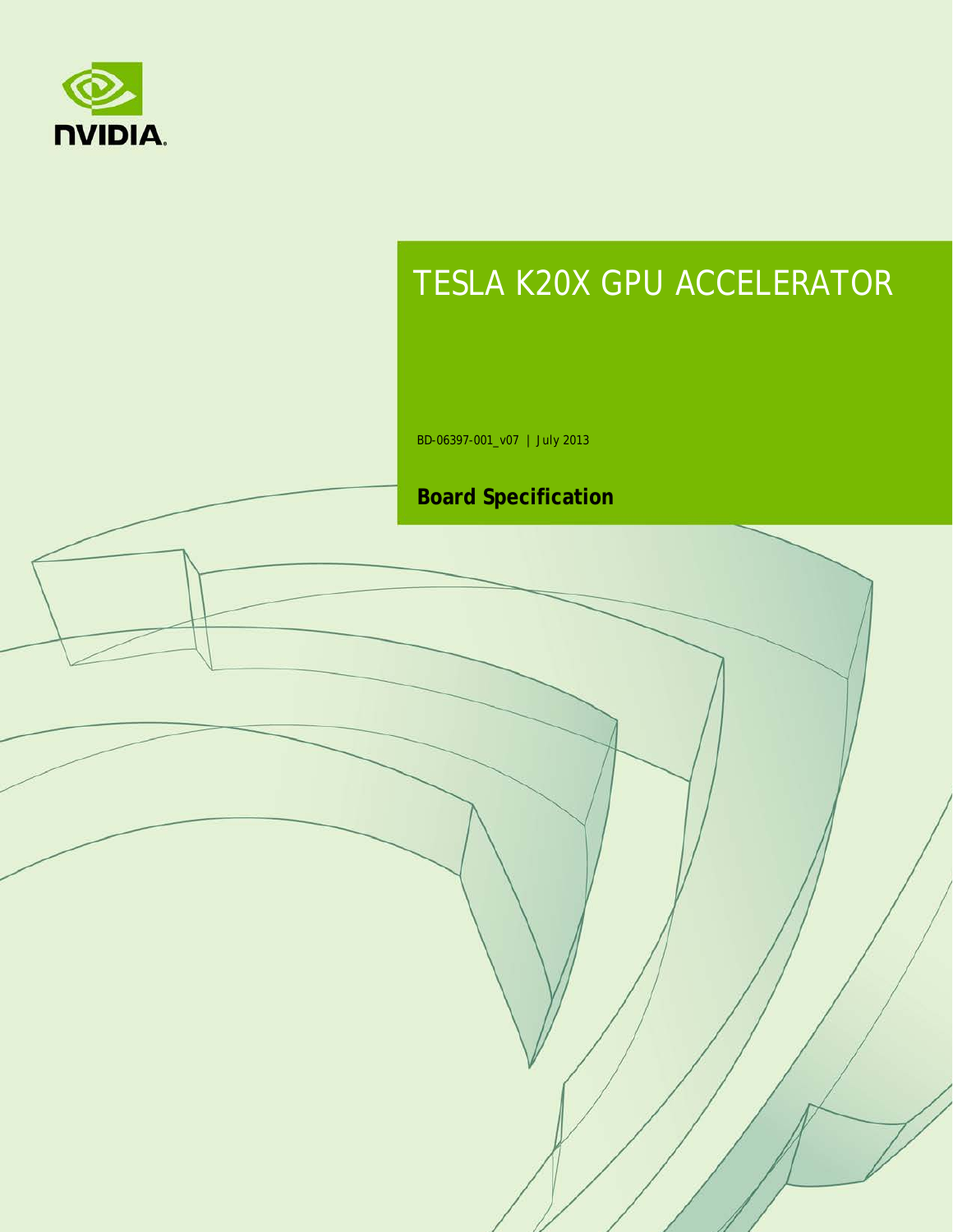### **DOCUMENT CHANGE HISTORY**

| BD-06397-001_v07 |                   |                |                                                                                              |  |
|------------------|-------------------|----------------|----------------------------------------------------------------------------------------------|--|
| <b>Version</b>   | Date              | <b>Authors</b> | <b>Description of Change</b>                                                                 |  |
| 01               | July 31, 2012     | GG, SM         | Preliminary Information (Information contained<br>within this document is subject to change) |  |
| 02               | September 6, 2012 | GG, SM         | •Updated "Key Features" section                                                              |  |
|                  |                   |                | •Updated Table 1                                                                             |  |
|                  |                   |                | •Updated "Standard I/O Connector Placement"<br>section                                       |  |
| 03               | September 7, 2012 | GG, SM         | •Updated Table 4                                                                             |  |
|                  |                   |                | •Updated Table 5                                                                             |  |
|                  |                   |                | •General edits through specification                                                         |  |
| 04               | October 9, 2012   | GG, SM         | • Added memory bandwidth                                                                     |  |
|                  |                   |                | •Updated idle power to 25 W                                                                  |  |
| 05               | November 9, 2012  | GG, SM         | .Removed "Preliminary Information" as this<br>board specification is now final               |  |
|                  |                   |                | •Removed "NVIDIA Confidential from document                                                  |  |
|                  |                   |                | •Updated PCI Express to Gen2                                                                 |  |
|                  |                   |                | •Updated package size                                                                        |  |
|                  |                   |                | •Updated board power (Table 1)                                                               |  |
|                  |                   |                | •Updated block diagram (Figure 1)                                                            |  |
| 06               | January 14, 2013  | GG, SM         | Added MTBF data to Table 1                                                                   |  |
| 07               | July 5.2013       | GG, SM         | <b>Updated Figure 2</b>                                                                      |  |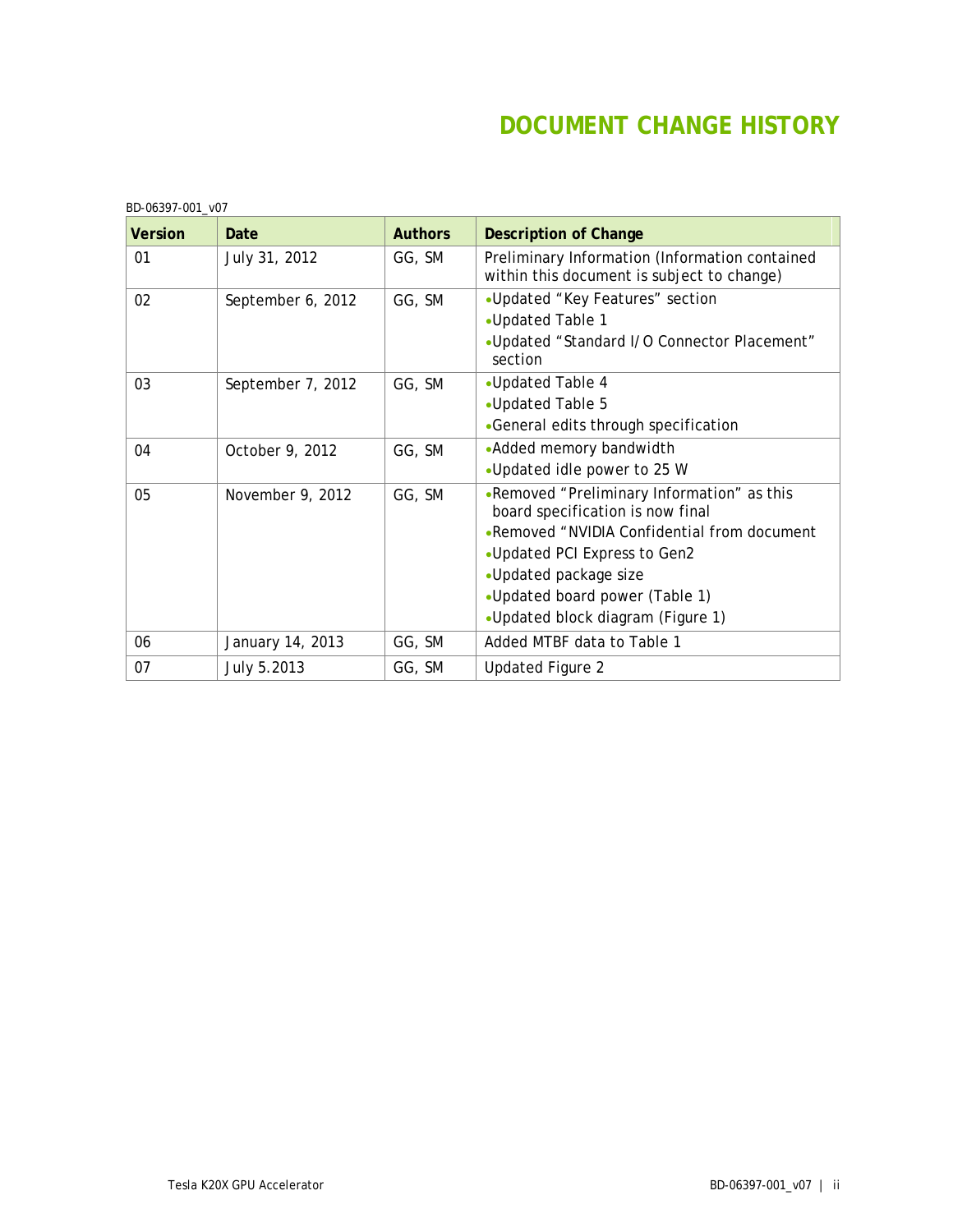## **TABLE OF CONTENTS**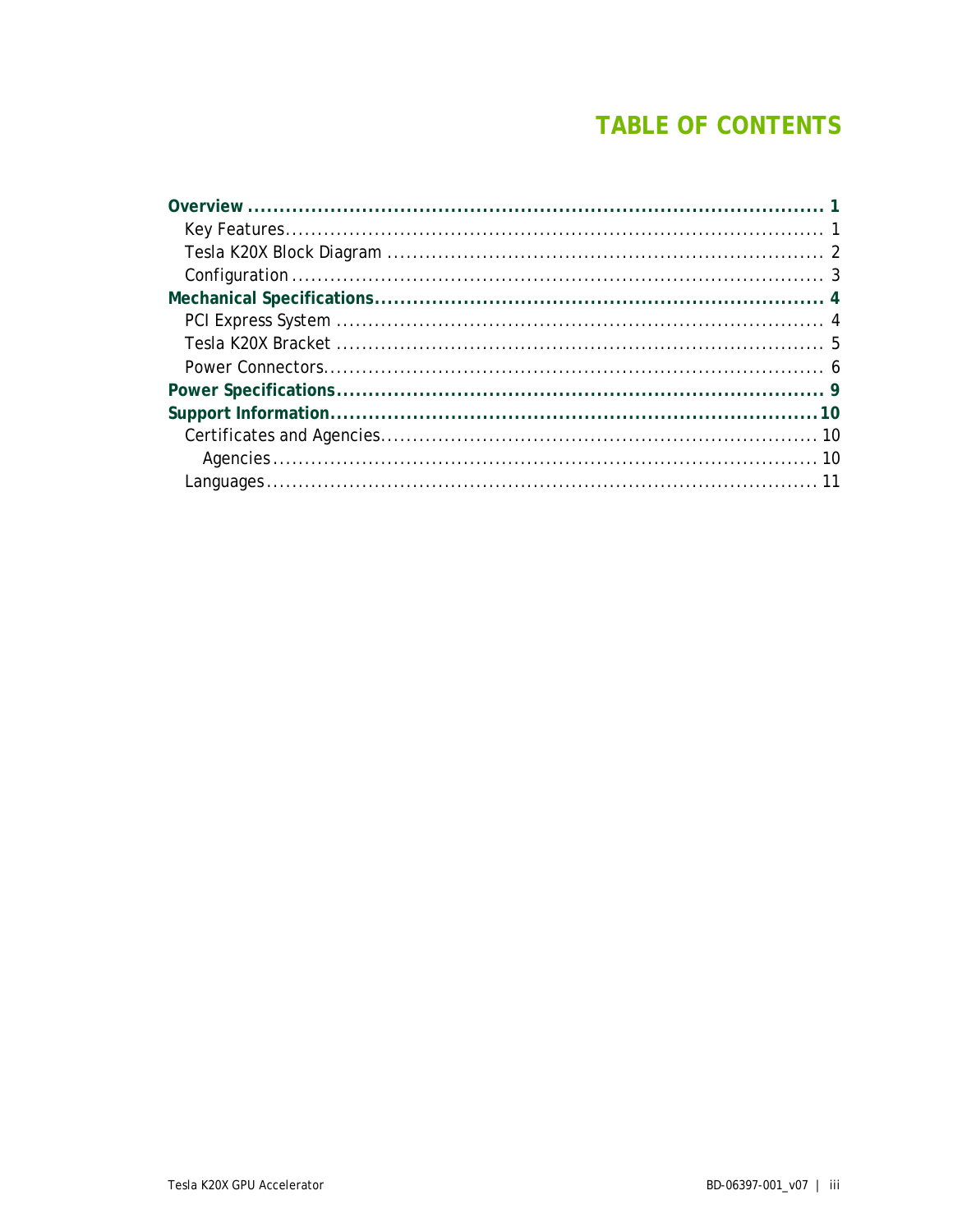### **LIST OF FIGURES**

#### **LIST OF TABLES**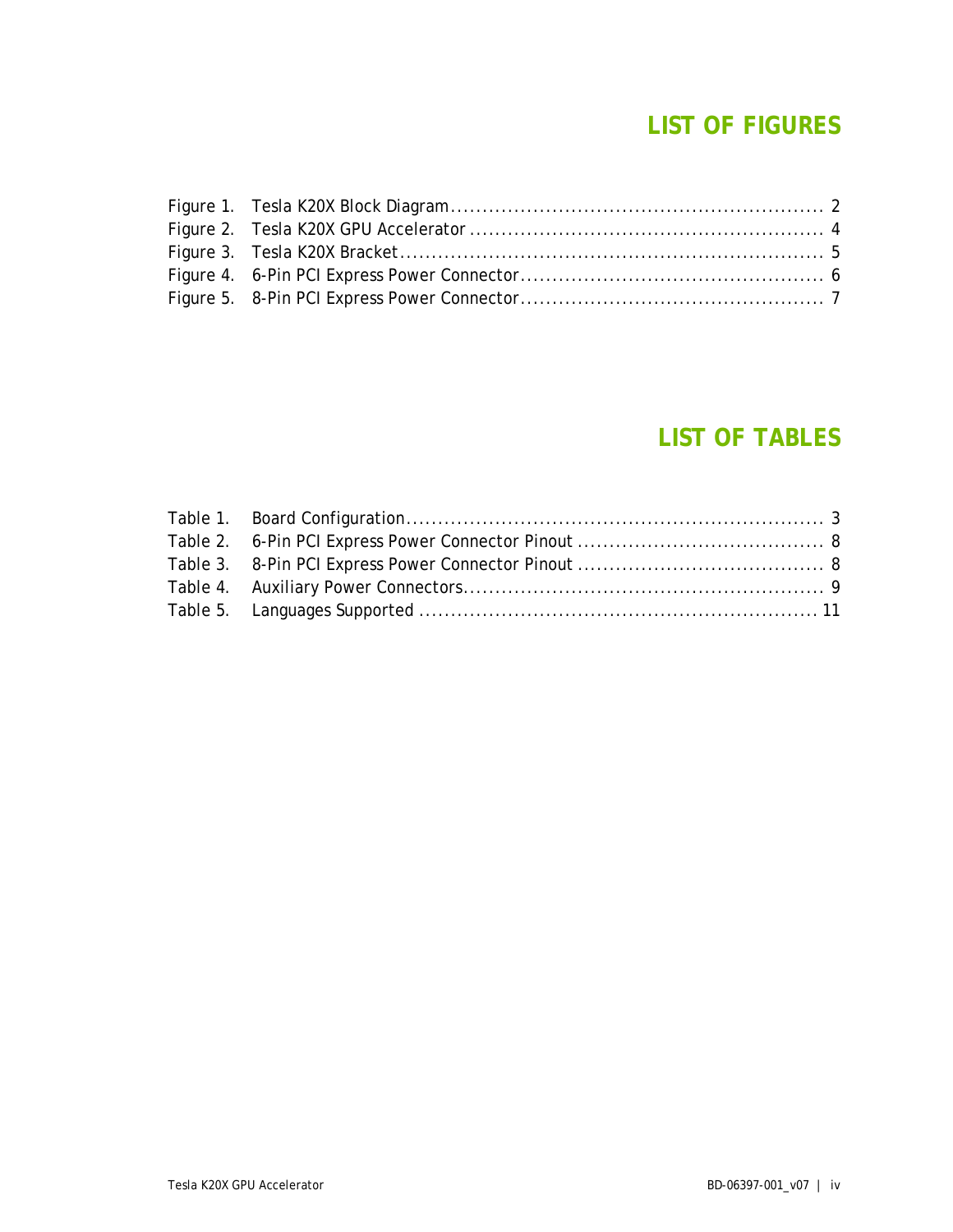# <span id="page-4-0"></span>**OVERVIEW**

The NVIDIA® Tesla® K20X graphics processing (GPU) accelerator is a PCI Express, dualslot full height (4.376 inches by 10.5 inches by 1.52 inches) form factor computing module comprising of a single GK110 GPU. The Tesla K20X is designed for servers and offers a total of 6 GB of GDDR5 on-board memory and supports PCI Express Gen2.

The Tesla K20X can be configured by the OEM or by the end user to enable or disable ECC or error correcting codes that can fix single-bit errors and detect double-bit errors. Enabling ECC will cause some of the memory to be used for the ECC bits, so the user available memory will decrease by 10%. On the Tesla K20X, the register files, cache and DRAM are ECC protected.

## <span id="page-4-1"></span>KEY FEATURES

**GPU** 

- ▶ Number of processor cores: 2688
- Processor core clock: 732 MHz
- ▶ Package size: 45 mm × 45 mm 2397-pin ball grid array (S-FCBGA)

#### Board

- ▶ PCI Express Gen2 ×16 system interface
- ▶ Physical dimensions: 4.376 inches × 10.5 inches, dual-slot

#### Display Connectors

 $\blacktriangleright$  None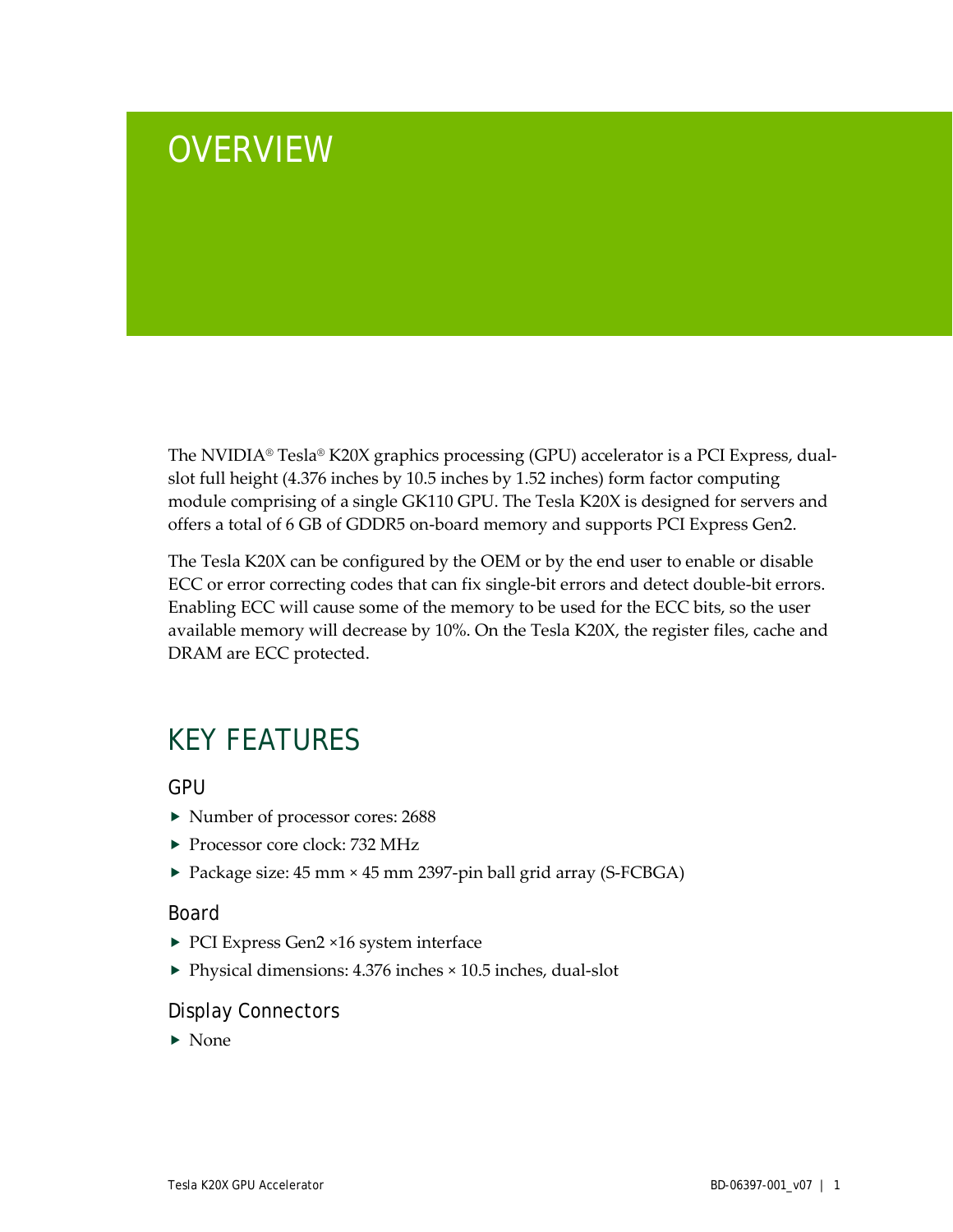Power Connectors

- ▶ One 6-pin PCI Express power connector
- ▶ One 8-pin PCI Express power connector

#### Memory

- Memory clock: 2.6 GHz
- Memory bandwidth: 250 GB/sec
- ▶ Interface: 384-bit
	- Total board memory: 6 GB
	- 24 pieces of 64M × 16 GDDR5, SDRAM

#### BIOS

<span id="page-5-0"></span>2Mbit Serial ROM

## TESLA K20X BLOCK DIAGRAM

Figure 1 is the block diagram for the Tesla K20X GPU dual-slot computing processor module.



#### <span id="page-5-1"></span>Figure 1. Tesla K20X Block Diagram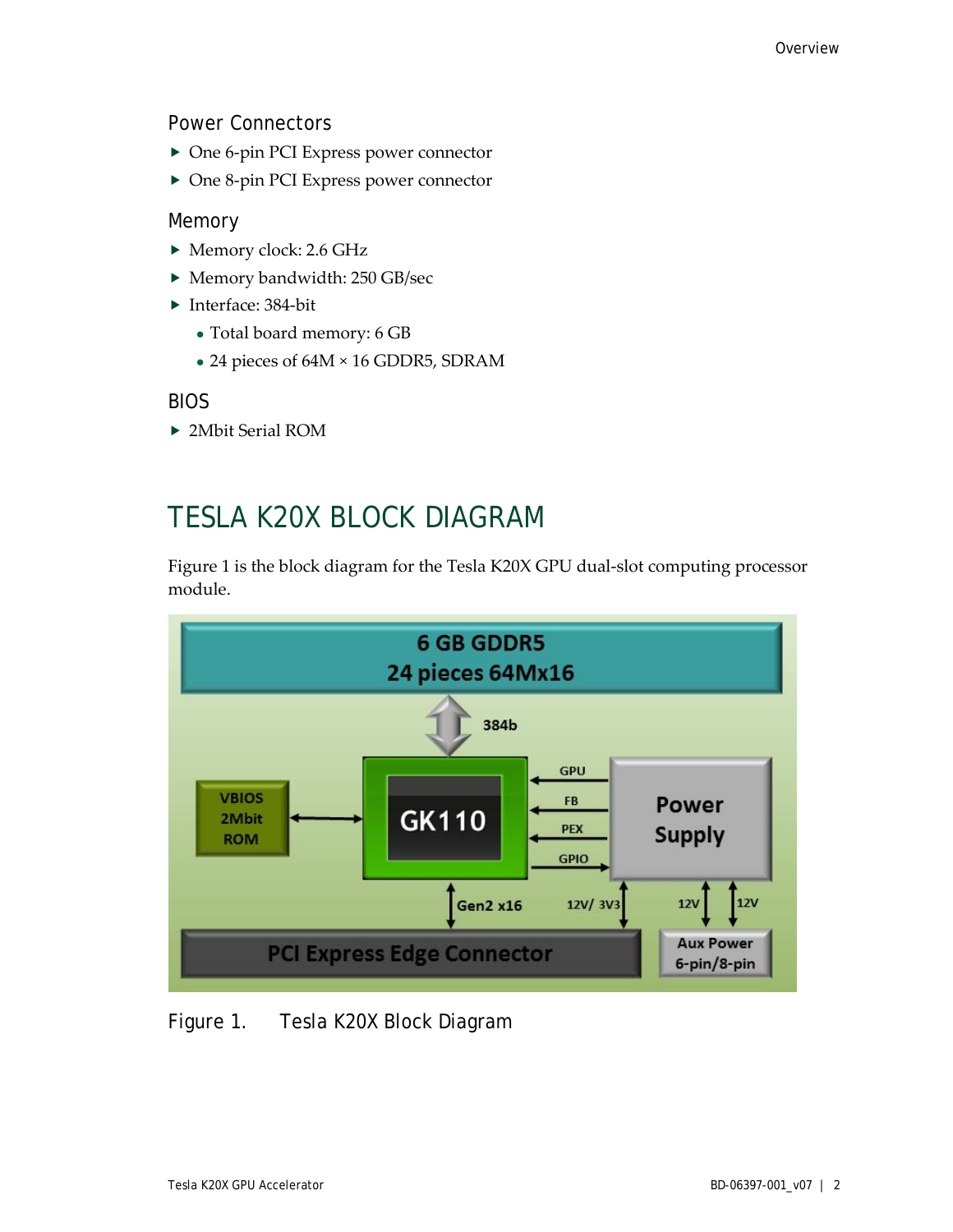## <span id="page-6-0"></span>CONFIGURATION

The Tesla K20X board is available in the following configuration (Table 1).

#### <span id="page-6-1"></span>Table 1. Board Configuration

| <b>Specifications</b>             | Tesla K20X                                                 |  |
|-----------------------------------|------------------------------------------------------------|--|
| Generic SKU reference             | 699-22081-0200-xxx                                         |  |
| Chip                              | GK110                                                      |  |
| Package size GPU                  | 45 mm × 45 mm 2397-pin S-FCBGA                             |  |
| Processor clock                   | 732 MHz                                                    |  |
| Memory clock                      | 2.6 GHz                                                    |  |
| Memory size                       | 6 GB                                                       |  |
| Memory I/O                        | 384-bit GDDR5                                              |  |
| Memory configuration              | 24 pieces of 64M × 16 GDDR5 SDRAM                          |  |
| Display connectors                | None                                                       |  |
| Power connectors                  | •8-pin PCI Express power connector                         |  |
|                                   | •6-pin PCI Express power connector                         |  |
| Board power                       | 235 W                                                      |  |
| Idle power                        | 25 W                                                       |  |
| Thermal cooling solution          | Passive heat sink                                          |  |
| Mean time between failures (MTBF) | •Uncontrolled environment: 128440 hours at 35 $^{\circ}$ C |  |
|                                   | •Controlled environment: 208861 hours at 35 °C             |  |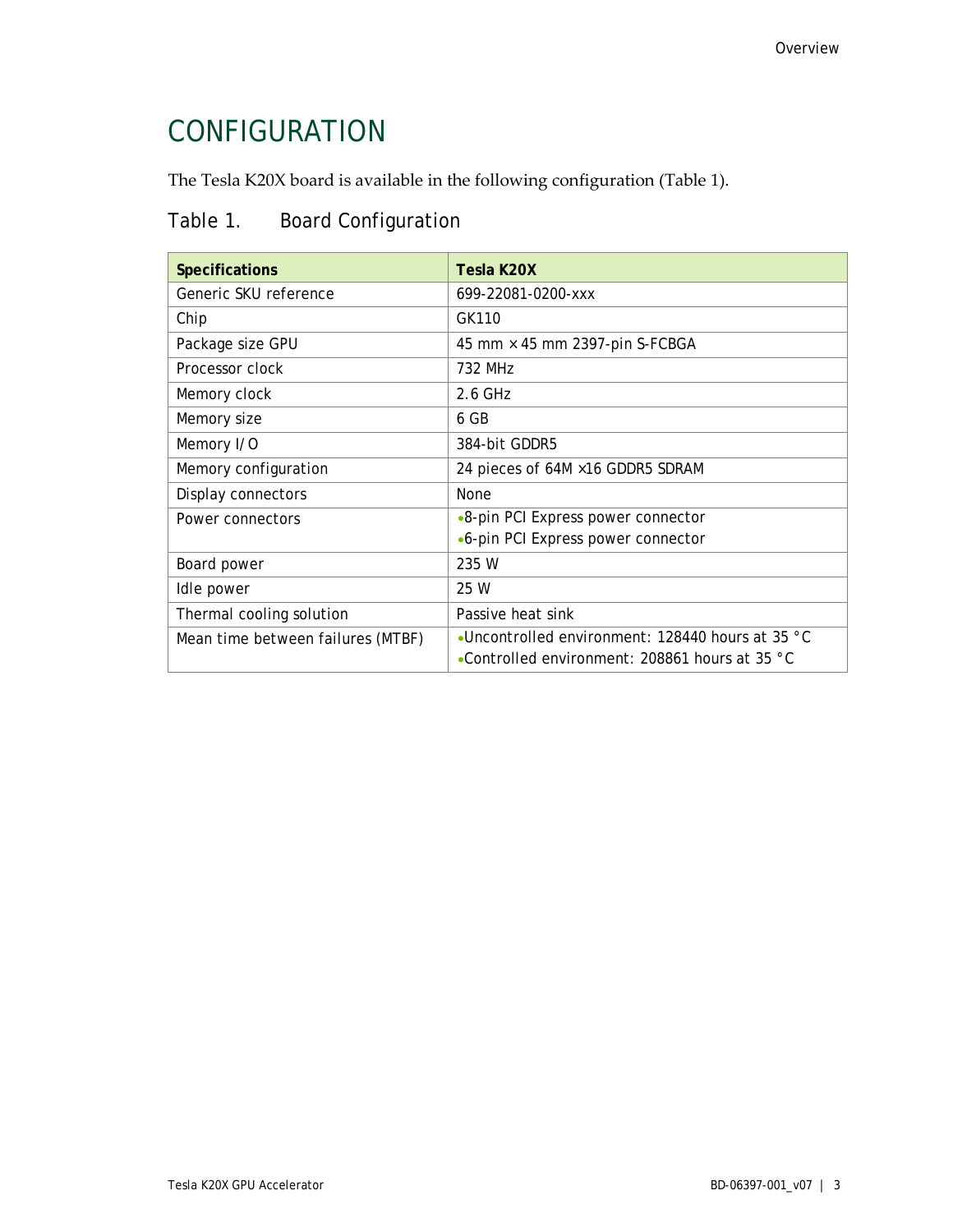# <span id="page-7-0"></span>MECHANICAL SPECIFICATIONS

## <span id="page-7-1"></span>PCI EXPRESS SYSTEM

The Tesla K20X board (Figure 2) conforms to the PCI Express full height (4.376 inches by 10.5 inches) form factor.

<span id="page-7-2"></span>

Figure 2. Tesla K20X GPU Accelerator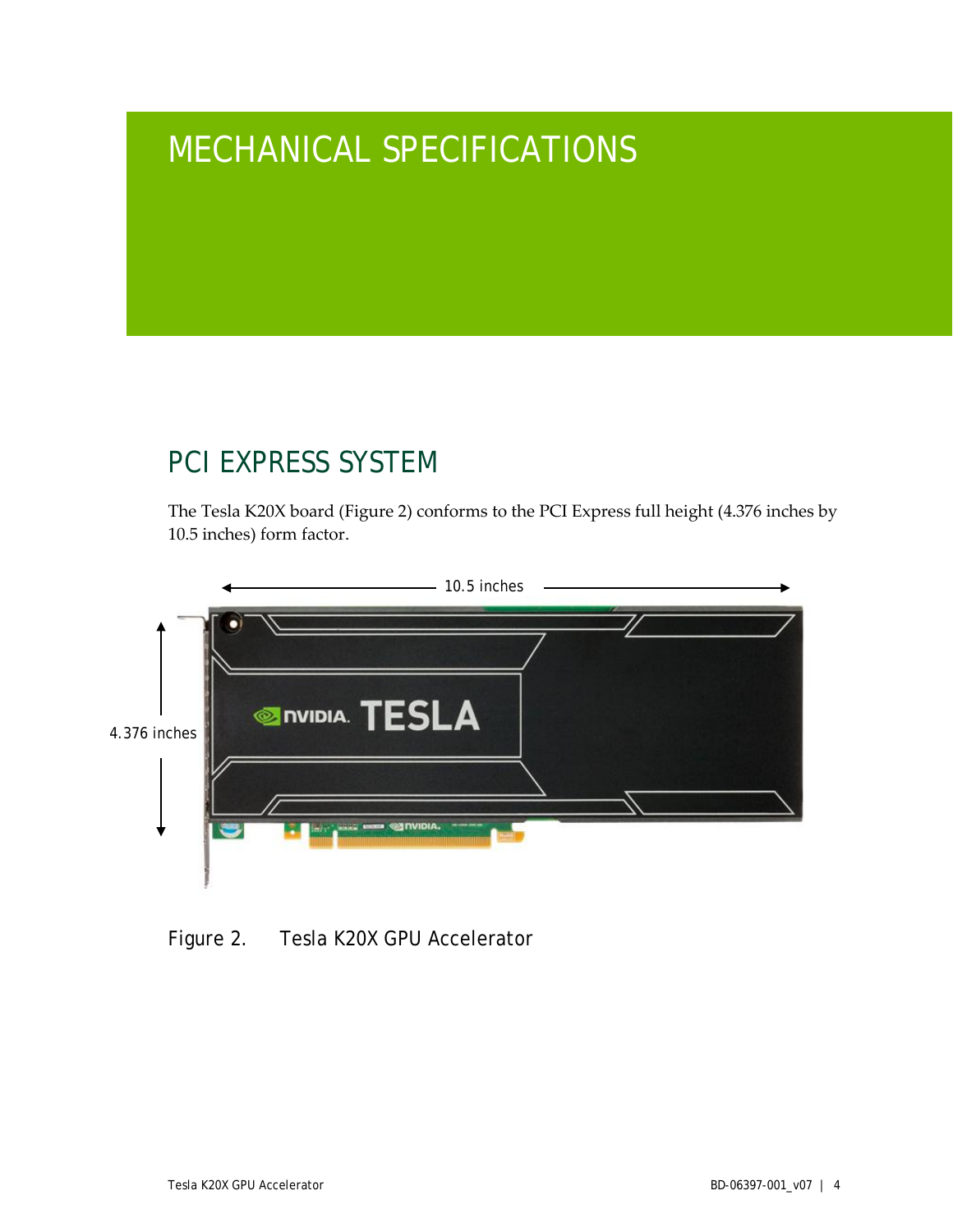## <span id="page-8-0"></span>TESLA K20X BRACKET

As shown in Figure 3, the Tesla K20X includes a vented bracket. If you are an OEM who qualifies for bracket modifications, you have the option of receiving your module with no bracket installed.

<span id="page-8-1"></span>

Figure 3. Tesla K20X Bracket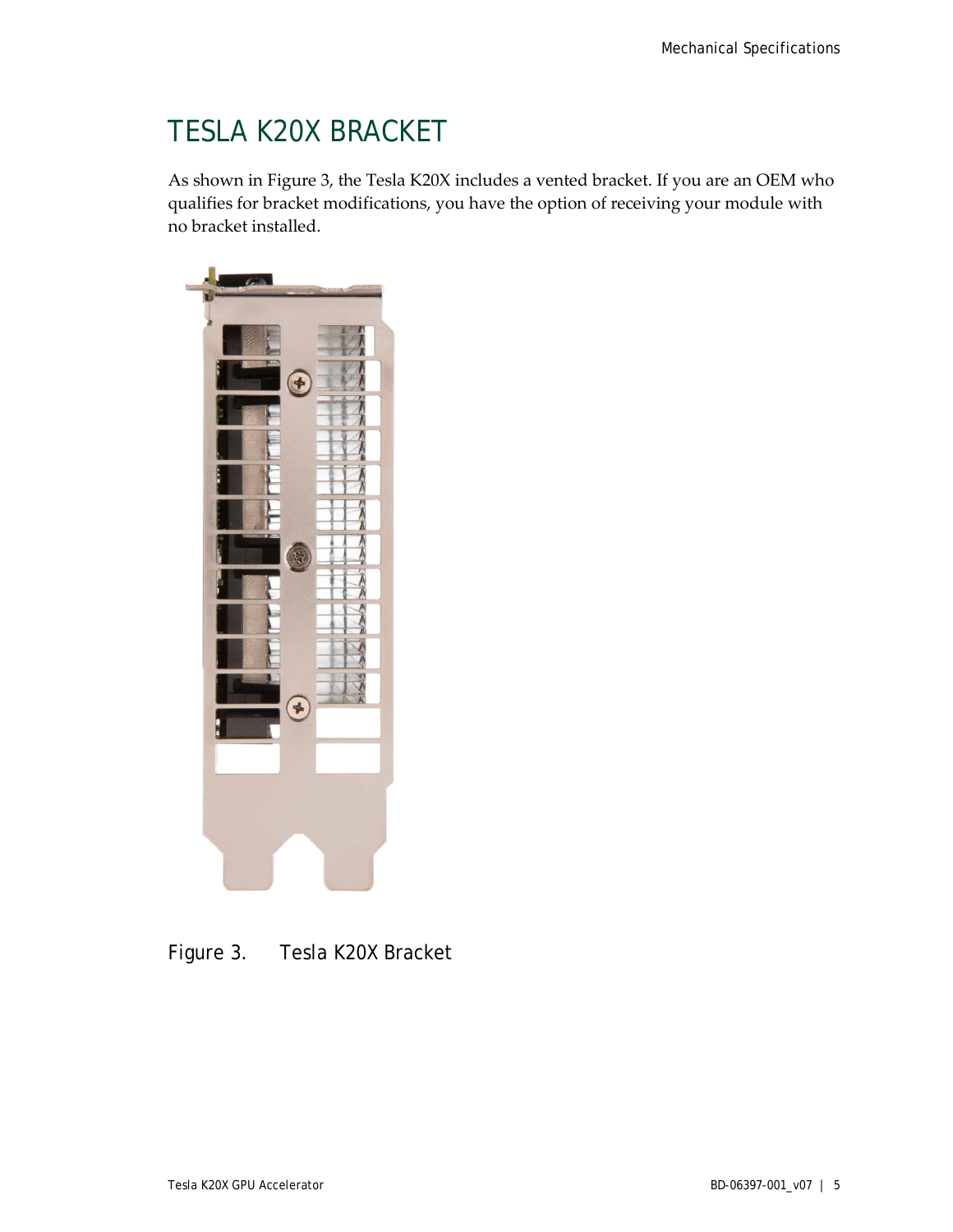## <span id="page-9-0"></span>POWER CONNECTORS

The Tesla K20X GPU accelerator is a performance optimized, high-end product and uses power from the PCI Express connector as well as external power connectors.

Figure 4 and Figure 5 show the specifications and Table 2 and Table 3 show the pinouts for the 6-pin and 8-pin PCI Express power connectors.



<span id="page-9-1"></span>Figure 4. 6-Pin PCI Express Power Connector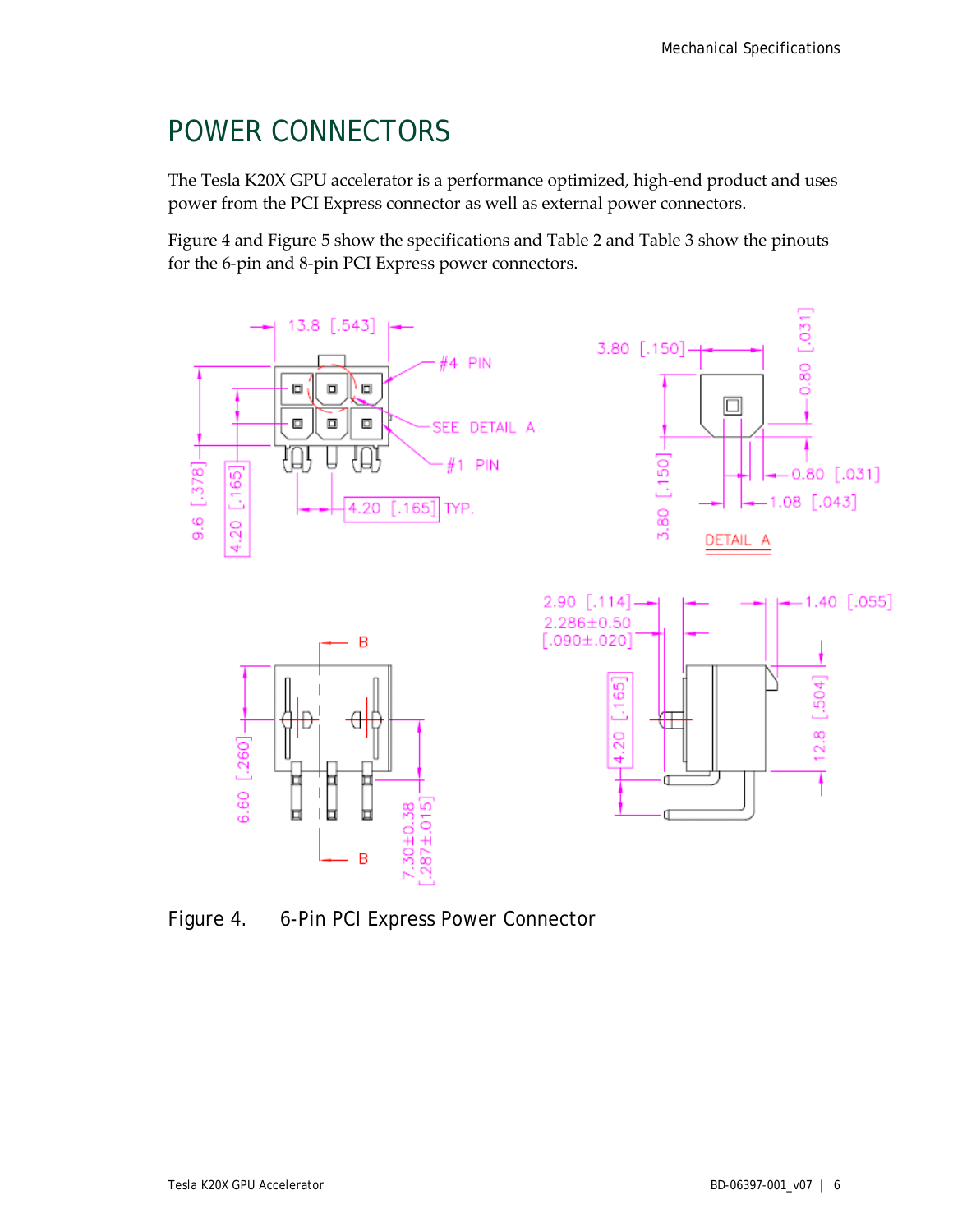

<span id="page-10-0"></span>Figure 5. 8-Pin PCI Express Power Connector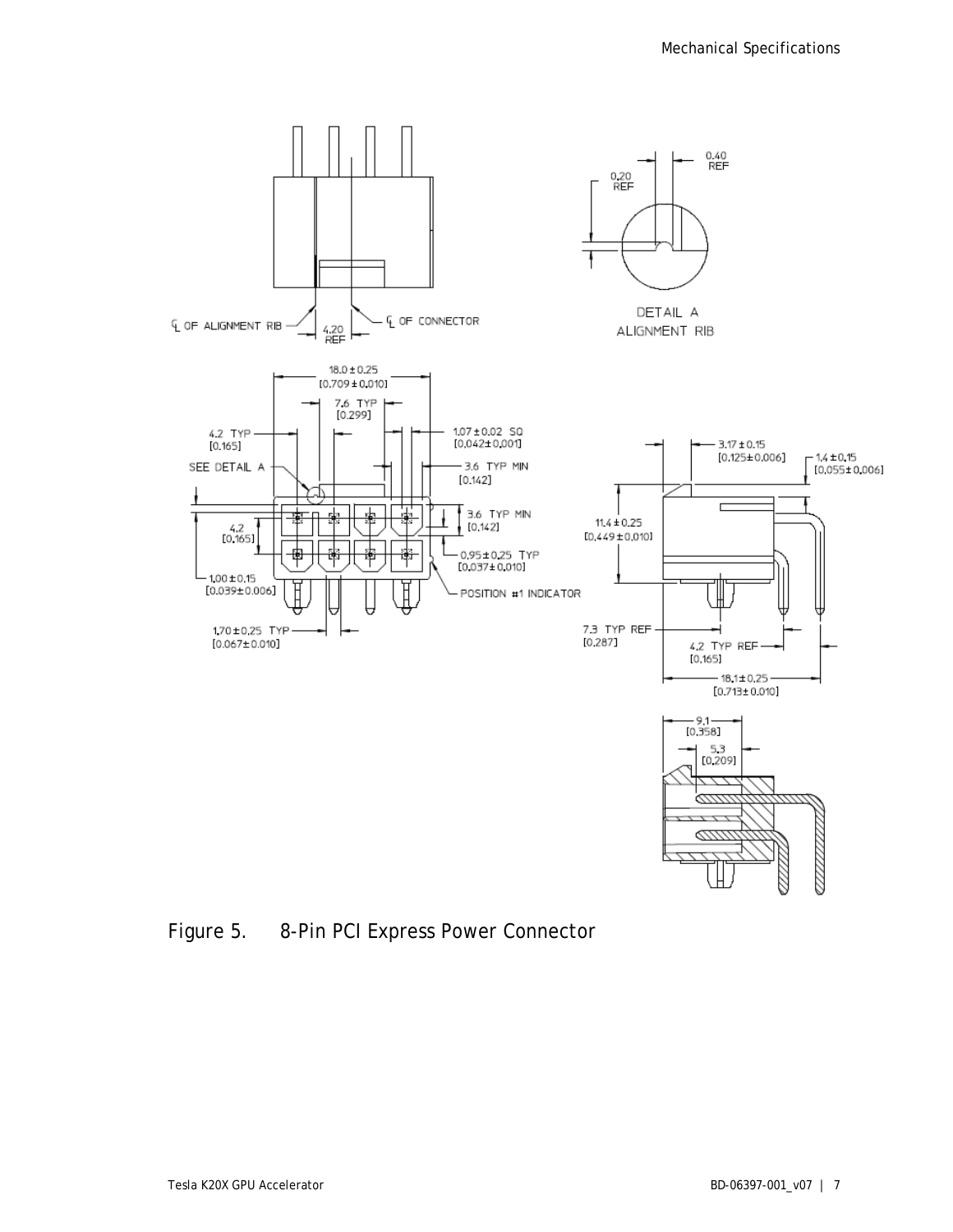| <b>Pin Number</b> | <b>Description</b> |
|-------------------|--------------------|
|                   | $+12V$             |
| $\mathcal{P}$     | $+12V$             |
| 3                 | $+12V$             |
|                   | <b>GND</b>         |
| 5                 | Sense              |
| 6                 | <b>GND</b>         |

#### <span id="page-11-0"></span>Table 2. 6-Pin PCI Express Power Connector Pinout

#### <span id="page-11-1"></span>Table 3. 8-Pin PCI Express Power Connector Pinout

| <b>Pin Number</b> | Description        |
|-------------------|--------------------|
|                   | $+12V$             |
| $\overline{2}$    | $+12V$             |
| 3                 | $+12V$             |
| 4                 | Sense1             |
| 5                 | <b>GND</b>         |
| 6                 | Sense <sub>0</sub> |
|                   | <b>GND</b>         |
| 8                 | <b>GND</b>         |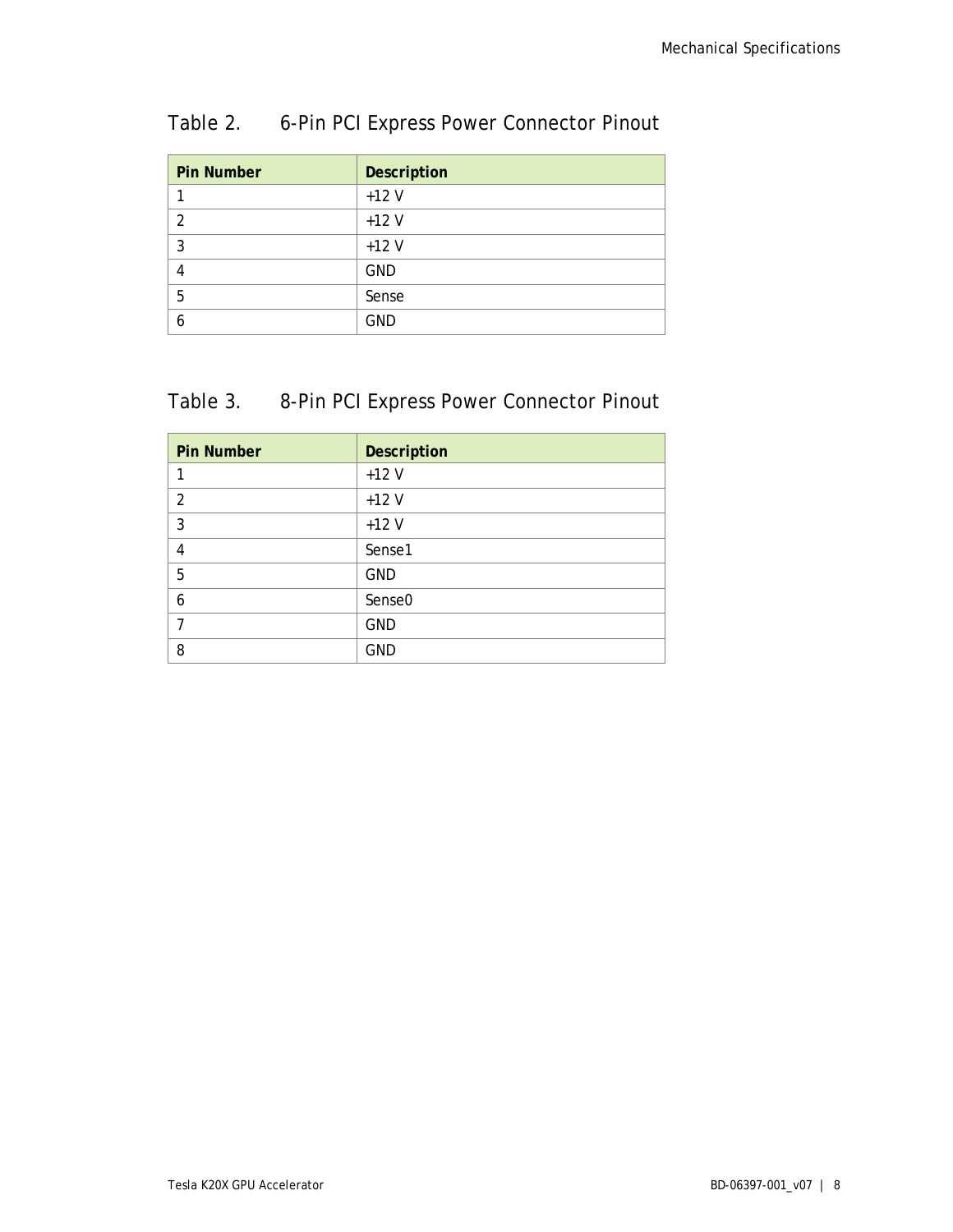# <span id="page-12-0"></span>POWER SPECIFICATIONS

The Tesla K20X GPU accelerator requires power from the PCI Express connector as well as one or two auxiliary power connectors.

#### <span id="page-12-1"></span>Table 4. Auxiliary Power Connectors

| 8-Pin Header        | 6-Pin Header        | Support | <b>Notes</b>                                  |
|---------------------|---------------------|---------|-----------------------------------------------|
| Connect 8-pin cable | Connect 6-pin cable | Yes     |                                               |
| Connect 8-pin cable | No cable installed  | Yes     | 8-pin cable must supply<br>150 W              |
| Connect 6-pin cable | Connect 6-pin cable | No      | 8-pin connector should<br>always be connected |

 **Note:** Detailed information about power draw by rail will be available to authorized system partners in the *Tesla K20X Board System Design Guide*.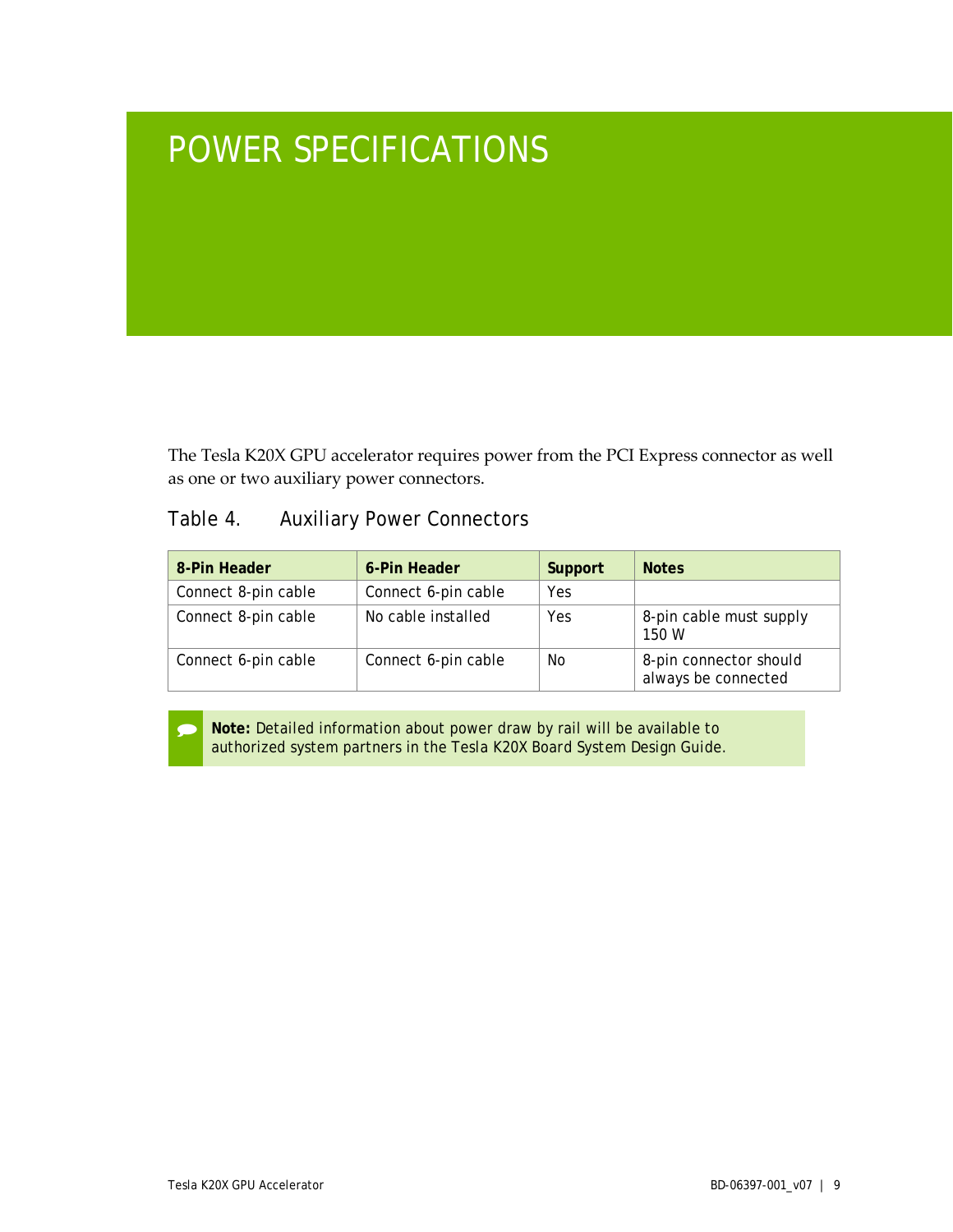# <span id="page-13-0"></span>SUPPORT INFORMATION

## <span id="page-13-1"></span>CERTIFICATES AND AGENCIES

#### <span id="page-13-2"></span>Agencies

- Australian Communications Authority and Radio Spectrum Management Group of New Zealand (C-Tick)
- ▶ Bureau of Standards, Metrology, and Inspection (BSMI)
- Conformité Européenne (CE)
- **Federal Communications Commission (FCC)**
- Industry Canada Interference-Causing Equipment Standard (ICES)
- ▶ Korean Communications Commission (KCC)
- Underwriters Laboratories (cUL)
- ▶ Voluntary Control Council for Interference (VCCI)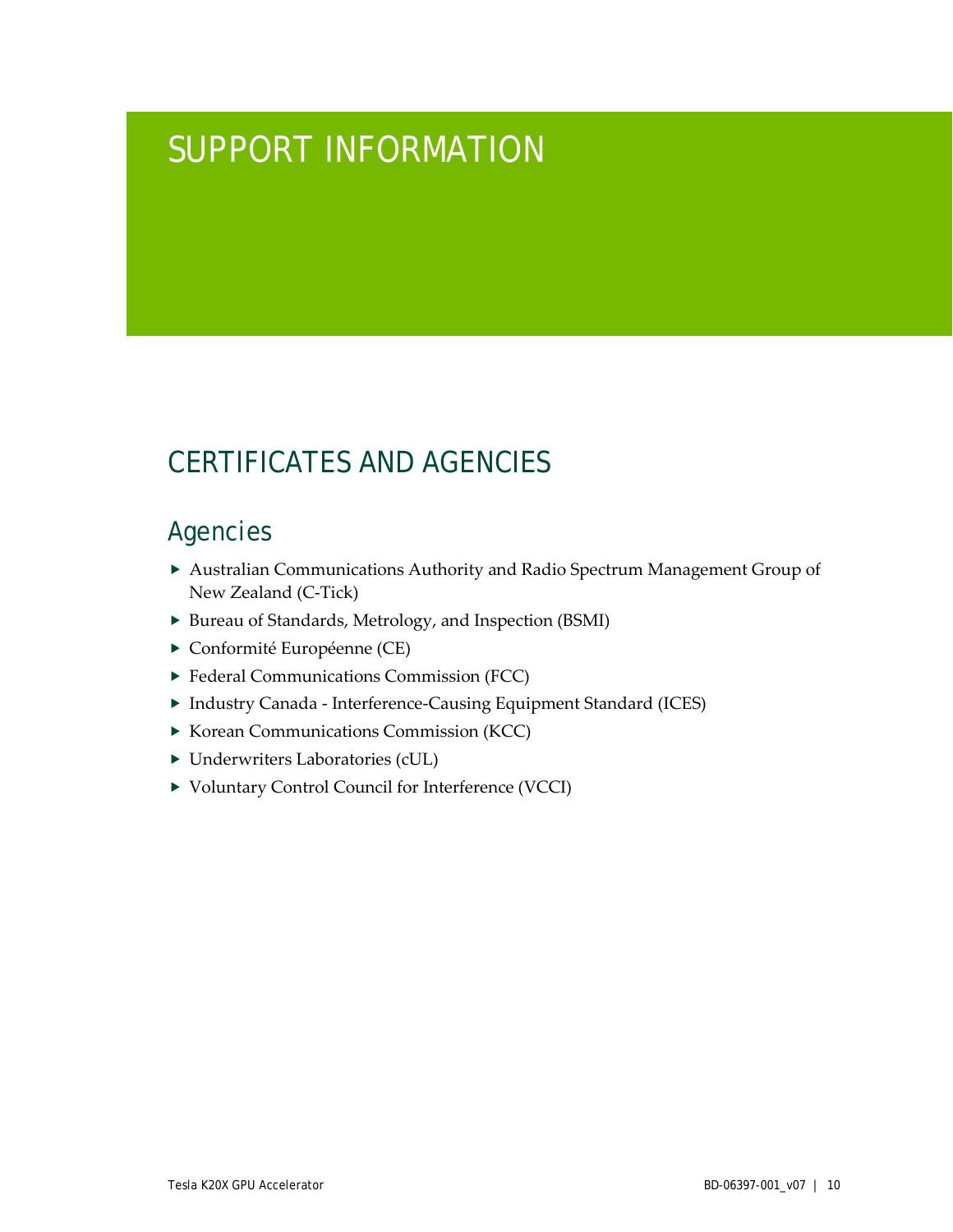## <span id="page-14-0"></span>LANGUAGES

<span id="page-14-1"></span>

| Table 5. | Languages Supported |
|----------|---------------------|
|----------|---------------------|

|                         | <b>Windows Server</b><br>2008 and Windows<br><b>Server 2008 R2</b> | Linux |
|-------------------------|--------------------------------------------------------------------|-------|
| English (US)            | X                                                                  | χ     |
| English (UK)            | χ                                                                  |       |
| Arabic                  | X                                                                  |       |
| Chinese, Simplified     | χ                                                                  |       |
| Chinese, Traditional    | χ                                                                  |       |
| Danish                  | χ                                                                  |       |
| Dutch                   | χ                                                                  |       |
| Finnish                 | X                                                                  |       |
| French                  | χ                                                                  |       |
| French (Canada)         | χ                                                                  |       |
| German                  | χ                                                                  |       |
| Italian                 | χ                                                                  |       |
| Japanese                | χ                                                                  |       |
| Korean                  | X                                                                  |       |
| Norwegian               | X                                                                  |       |
| Portuguese (Brazil)     | Χ                                                                  |       |
| Russian                 | X                                                                  |       |
| Spanish                 | χ                                                                  |       |
| Spanish (Latin America) | χ                                                                  |       |
| Swedish                 | Χ                                                                  |       |
| Thai                    | χ                                                                  |       |

**Note:** NVIDIA's CUDA™ software is only supported in English (U.S.)